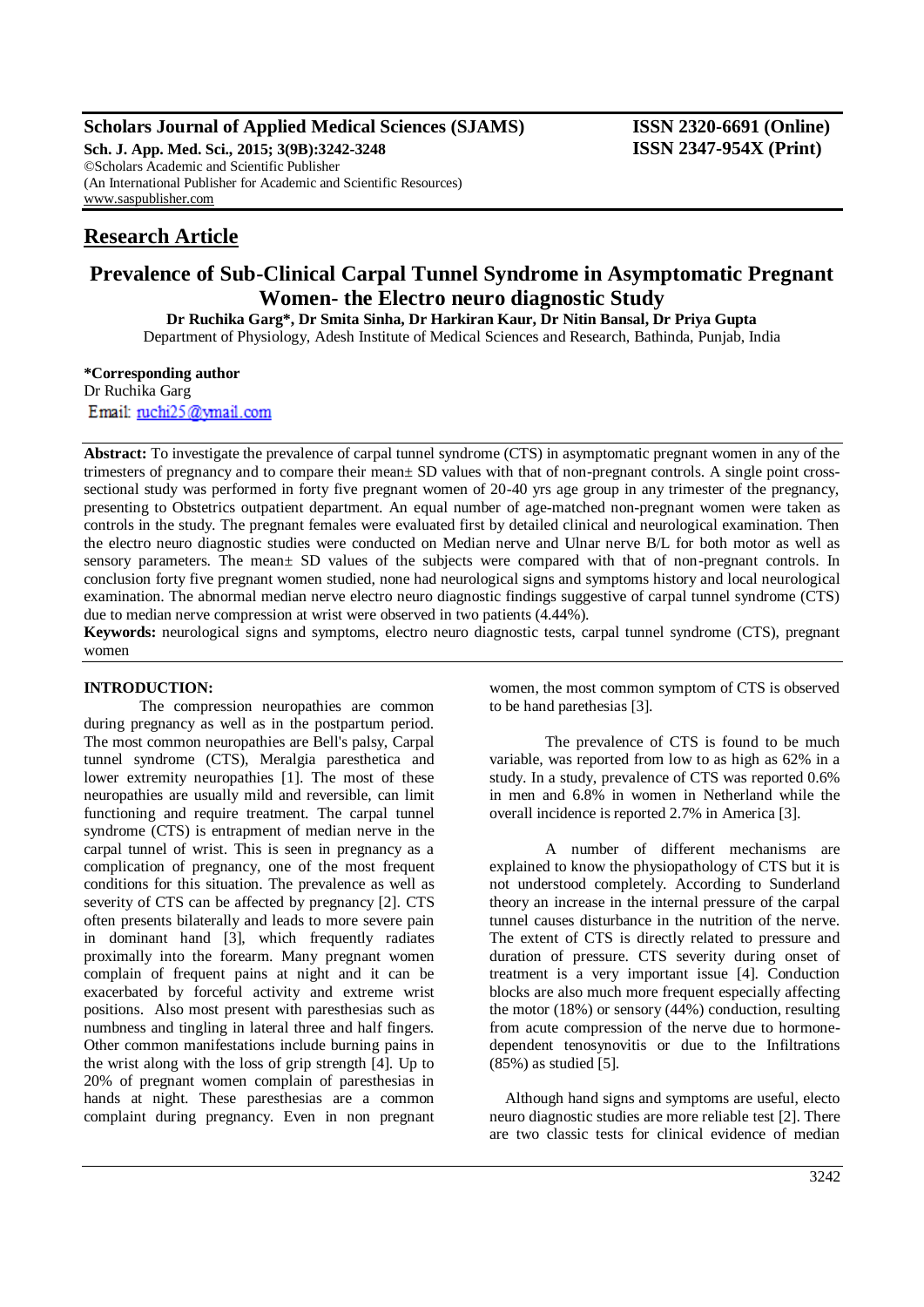nerve compression at the wrist; the Tinel test and the Phalen test [6]. This syndrome can be diagnosed by clinical manifestations and electro-neuro diagnostic studies [3,6]. For diagnosis of this syndrome and severity, the electo neuro diagnostic studies are very useful. Documentation of abnormalities in the median nerve is helpful to establish the diagnosis for CTS. Routine median nerve conduction study is valuable. There are several types of electo neuro diagnostic evaluations of the median nerve across the wrist. Prolonged terminal latency of motor or sensory median nerve would be found in most CTS cases [6]. The most sensitive electro neuro diagnostic test for diagnosis is sensory nerve conduction velocity of median nerve. As compared to motor conduction techniques, sensory nerve conduction studies can reveal an abnormality of median nerve action potential because the sensory fibers are usually affected first and to a greater degree than motor fibers [7]. The Electroencephalography (EEG) and electromyography (EMG) can be performed without any risk in the pregnancy. Pregnancy is not an absolute contraindication to these electro neuro diagnostic tests [8].

In some cases, subjects were neurologically asymptomatic but abnormal findings in favor of CTS were seen during the electro physiologic testing or sometimes, the clinical evidence of CTS was there but they were found to be normal on electro physiologic testing [9]. Sensory-motor nerve conduction studies (NCS) of the median nerve across the wrist compared to another nerves that does not go through the carpal tunnel such as ulnar nerve are the most sensitive and accurate techniques(10).None other technique had not been found to be as sensitive as traditional NCS.

All neuropathies associated with the pregnancy should be followed even after the childbirth as some may be persistent and require follow-up and appropriate treatment [1]. Treatment of CTS is different based on severity of syndrome. CTS during pregnancy is mostly mild and relieve with conservative treatment such as using splint during bedtime with the wrist in midposition or slightly flexed [3, 8]. Sometimes it is severe enough to require surgical intervention. Carpal tunnel syndrome regresses within a few weeks after childbirth spontaneously as studied in 95% of women [8].

A number of studies have been performed in the past to study the prevalence and severity of CTS in the pregnancy. As per our knowledge, no such kind of study has been performed in this region. Most of the pregnant women unaware of the neurological complaints and present to Obstetrics and Gynae clinics for the routine ante-natal checkups or due to pregnancy related problems. So, this motivated us to conduct such kind of study to determine the prevalence of subclinical cases of carpal tunnel syndrome in the asymptomatic pregnant women presenting to our institute, with the help of electro neuro diagnostic tests.

# **AIMS AND OBJECTIVES**:

- 1. To investigate the prevalence of carpal tunnel syndrome in pregnant women in any of trimester of pregnancy.
- 2. To compare their mean± SD values with that of non-pregnant controls.
- 3. To correlate the electro neuro diagnostic findings with any existing neurological signs and symptoms.

# **EXPERIMENTAL SECTION:**

# **Materials:**

A single point cross-sectional study was performed at our institute, over the duration of 14 months. Forty five pregnant women in any of the trimesters of the pregnancy in the 20-40 yrs age group were taken into the study. They presented with general pregnancy related problems and for routine Ante-natal checkups to Obstetrics and Gynae outpatient department. Only the asymptomatic pregnant women were taken into the study. So, they might not be presenting with the neurological symptoms as their complaints. An equal number of age-matched nonpregnant women as controls were included in the study.

Exclusion criteria: pregnant women with any kind of neurological symptoms in upper limbs in pregnancy, any history of CTS diagnosed in the past (before the current pregnancy), Past or Family History of neuropathy or neuromuscular diseases , H/o hypothyroidism, diabetes mellitus, alcoholism, liver and kidney disease, use of drugs known to cause neuropathy. The pregnant women with H/o Pregnancy induced Hypertension (PIH) and PET was excluded from the study. Our purpose was to consider only the uncomplicated cases of pregnancy.

# **Methods:**

After taking the history about the presence of neurological symptoms, all the women were evaluated first by detailed both physical as well as local neurological examinations. Then the electro neuro diagnostic studies in upper limb nerves were conducted. The height and weight of all the women was measured in first visits and body mass index (BMI) of each woman was calculated. The neurological examination consisted of motor and sensory system separately on all the women. For the motor system examination, the assessment of strength of flexors and extensors of elbow and wrist on the both sides was done. The sensory modalities (tactile sensibility as fine /gross touch, 2-point discrimination testing, pin prick, and vibration sense) were tested and graded according to a standard protocol. Also the examination for the thinner muscle atrophy and weakness, the Phalen's test and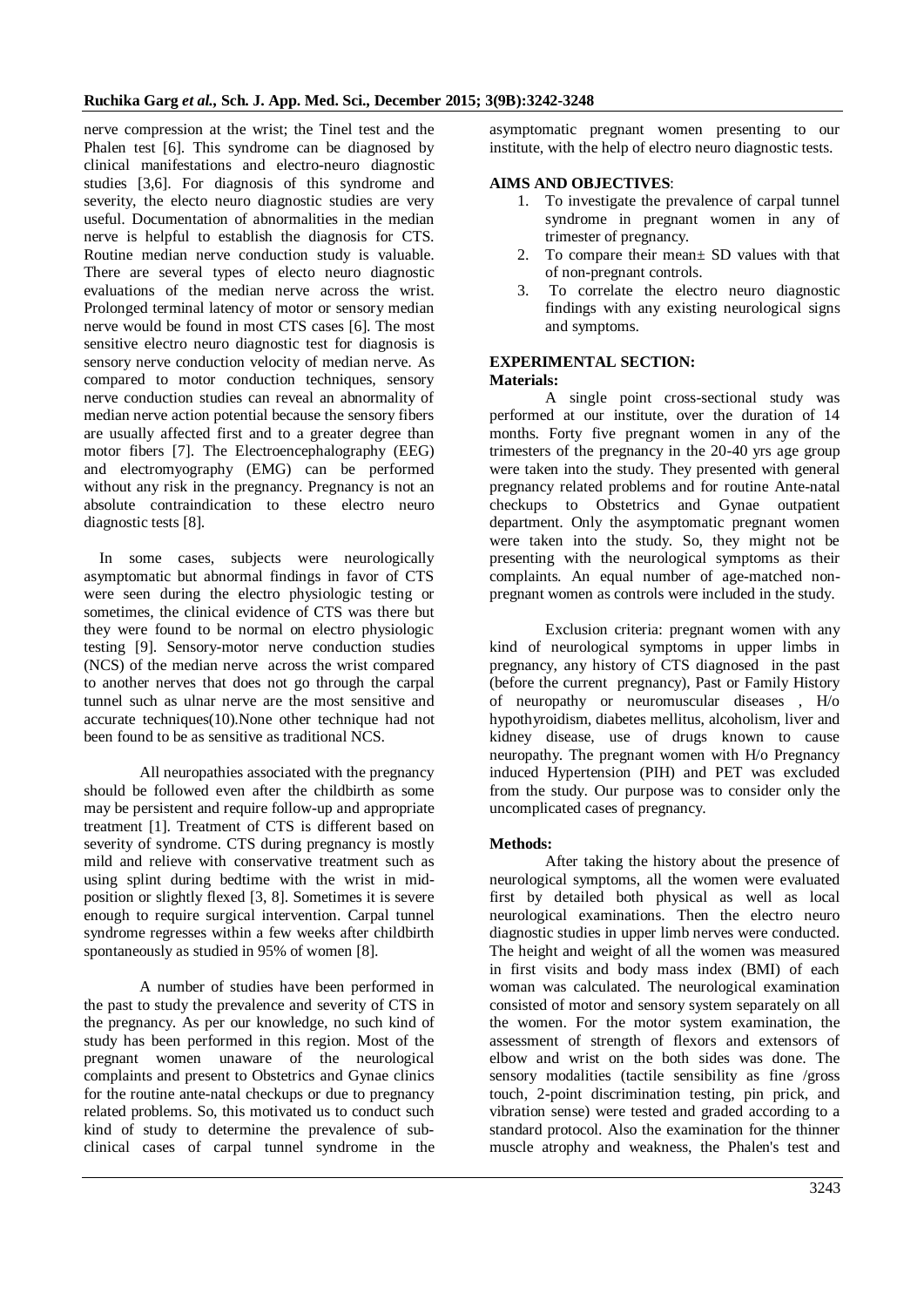Tinel's sign at the wrist were done on all the patients to find out the neurological signs.

These electro neuro diagnostic studies were performed in the research lab in the department of Physiology at our institute by using the Clarity vision NCS/EMG machine after the recommendations by the concerned obstetrician written on the OPD slip. The informed written constant from all the subjects was taken. The procedure was done according to standardised protocols to obtain and record the action potentials for the motor and the sensory studies [11]. The subjects were examined in the sitting or supine position. The room temperature was kept at 26-28°C. The skin was adequately prepared before the application of the stimulating and recording electrodes to ensure good contact between these electrodes and the skin.

The filters and sweep speed for the motor studies were set at 2 Hz to 5 kHz and 5ms/division and for the sensory studies at 20 Hz to 2 kHz and 2 ms/division respectively. A stimulus current of 0–40 mA with duration of 50 -1000 μs was required for effective nerve stimulation in upper limb nerves after delivering supramaximal stimuli in order to get adequate responses. The surface fixed bar stimulating electrodes and the surface 1cm disc recording electrodes were used for all the nerve studies.

The nerve conduction studies were performed on Median and Ulnar nerve on both sides to compare the sensory as well as the motor parameters of these nerves with that of controls.

# The nerve conduction studies included:

1) Motor nerve conduction studies - Determination of distal motor latency (DL), amplitude of the compound muscle action potentials (CMAPs) and motor nerve conduction velocity (MNCV) in median and ulnar nerves proximally at the wrist and distally at elbow (5cm below /above the medial epicondyle) in both upper limbs.

2) Sensory nerve conduction studies – Determination of sensory latency (SL), duration of the sensory nerve action potentials (SNAPs) and sensory nerve conduction velocities (SNCV) of median and ulnar nerves in both upper limbs ortho-dromically. The median and ulnar nerve were stimulated in the palm (Palm-wrist sensory conduction).The stimulus is 8 cm distal to active electrode on the wrist, with the distance between active and recording electrode about 3-4cm.

The distal motor and sensory latencies, amplitudes and conduction velocities between the median and ulnar nerves were compared to establish the diagnosis of median nerve compression at wrist (conventional conduction studies). The sensory and motor nerve conduction studies of the median nerve segment across the wrist compared to another nerve such as ulnar nerve are the most sensitive and accurate techniques for making a diagnosis of Carpal tunnel syndrome (15). Electromygraphy was not done because it is a painful method and not absolutely necessary for the CTS diagnosis.

#### **Ethics:**

The study was approved by our institutional research and ethics committee. The study was done without the usage of any chemical /drug and animals. The cost of the nerve conduction studies will be born by the institute.

# **Statistical Analysis:**

The statistical analysis was carried out by using the appropriate tests. The data was expressed as mean  $\pm$  SD and the p values <0.05 was taken as significant.

#### **RESULTS:**

#### **Table 1: Comparison of the neurological involvement and electrophysiological evidence (%age) in pregnant women during three trimesters.**

| Number of pregnant Women  | First     | Second      | Third trimester |
|---------------------------|-----------|-------------|-----------------|
|                           | trimester | trimester   |                 |
| Without CTS symptoms      | 4(8.88%)  | 22(48.88%)  | 19(42.22%)      |
| With electrophysiological |           | $1(2.22\%)$ | $1(2.22\%)$     |
| evidence of CTS           |           |             |                 |

**Table 2: Comparison of the anthropometric parameters in pregnant women and controls (Mean±SD)**

|            | Pregnant women    | Controls          |  |
|------------|-------------------|-------------------|--|
| Age(yrs)   | $26.68 \pm 2.34$  | $23.36 \pm 1.46$  |  |
| Height(cm) | $158.98 \pm 3.12$ | $157.89 \pm 4.68$ |  |
| Weight(kg) | $63.13 \pm 3.67$  | $60.67 + 5.78$    |  |
| <b>RMI</b> | $25.15 \pm 1.78$  | $23.41 \pm 1.89$  |  |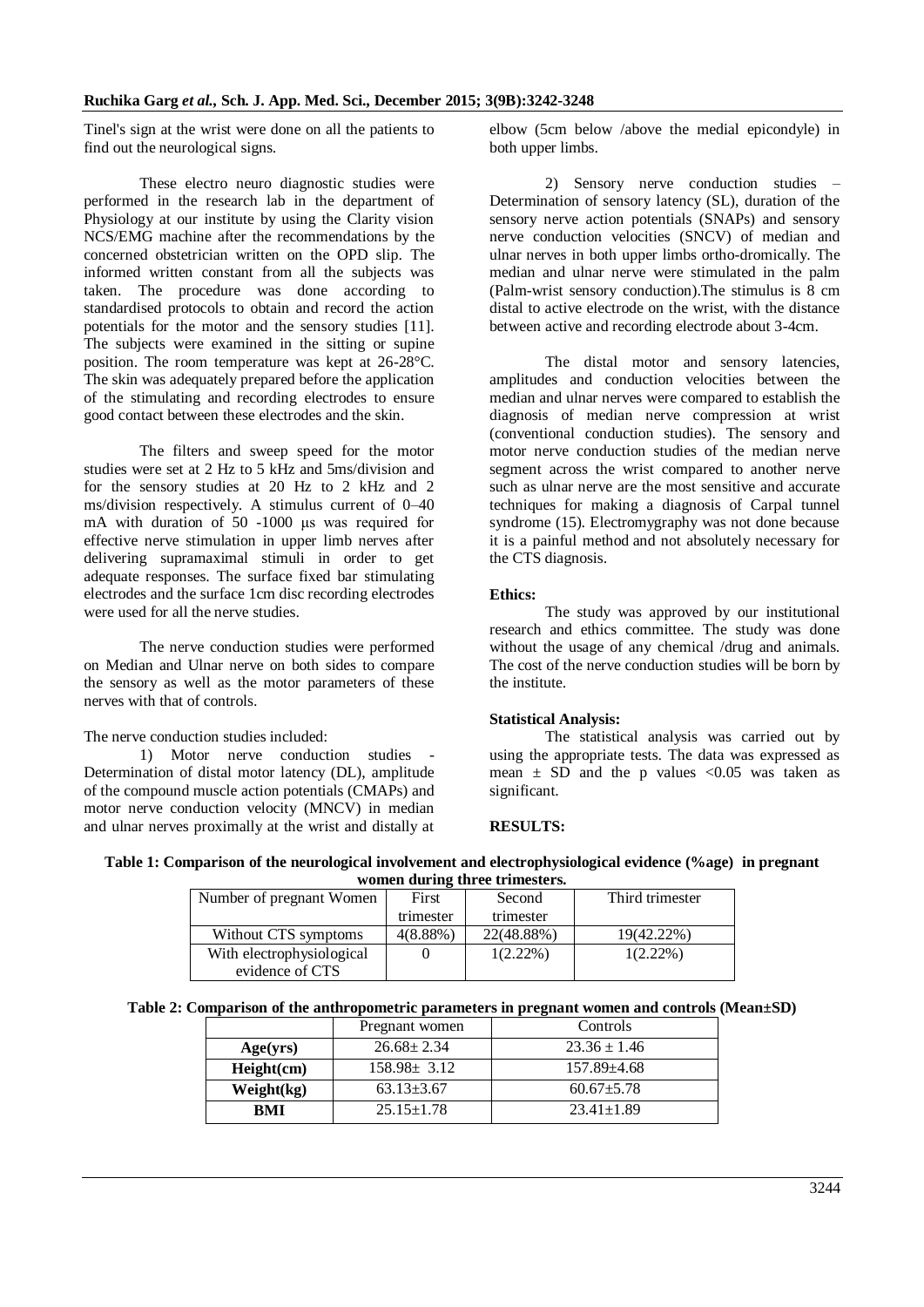| UPPER        | <b>Pregnant</b> women |                   |                 | <b>Controls</b> |                  |                  |
|--------------|-----------------------|-------------------|-----------------|-----------------|------------------|------------------|
| LIMB         | $(Mean \pm SD)$       |                   |                 | $(Mean \pm SD)$ |                  |                  |
| <b>Motor</b> | DL(ms)                | <b>MNCV</b>       | CMAP(mv)        | DL(ms)          | <b>MNCV</b>      | CMAP(mv)         |
|              |                       | (m/sec)           |                 |                 | (m/sec)          |                  |
| Median       | $2.90 \pm 0.38$       | $54.40 \pm 11.18$ | $9.16 \pm 3.40$ | $3.10\pm0.60$   | $55.47 \pm 2.15$ | $12.60 \pm 3.10$ |
| Ulnar        | $2.17+0.41$           | $63.14+9.06$      | $8.85 \pm 3.25$ | $2.13 \pm 0.25$ | $61.69 \pm 3.51$ | $5.95 \pm 1.56$  |

 $*$  = significant (p-value < 0.05); \*\* = highly significant (p-value < 0.001), NS = Non-significant (p-value > 0.05)

| Table 4: Sensory Electroneurodiagnostic findings in the upper limbs in pregnant subjects vs controls (Mean±SD) |  |  |  |
|----------------------------------------------------------------------------------------------------------------|--|--|--|
|----------------------------------------------------------------------------------------------------------------|--|--|--|

| <b>UPPER</b>   | <b>Pregnant subjects</b> |                   |                   | <b>Controls</b> |                  |                   |
|----------------|--------------------------|-------------------|-------------------|-----------------|------------------|-------------------|
| <b>LIMB</b>    | $(Mean \pm SD)$          |                   |                   | $(Mean \pm SD)$ |                  |                   |
| <b>Sensory</b> | SL(ms)                   | <b>SNCV</b>       | $SNAP($ v)        | SL(ms)          | <b>SNCV</b>      | $SNAP(\square$ v) |
|                |                          | (m/sec)           |                   |                 | (m/sec)          |                   |
| Median         | $.43 \pm 0.17$           | $55.12 \pm 9.80$  | $23.32 \pm 10.16$ | $1.45 \pm 0.25$ | $51.17 \pm 7.82$ | $33.14 \pm 8.43$  |
| Ulnar          | $.31 \pm 0.18$           | $58.77 \pm 12.91$ | $19.54 \pm 9.53$  | $1.25 \pm 0.25$ | $56.67 \pm 3.24$ | $31.83 \pm 10.37$ |







**Fig 2: Motor Electroneurodiagnostic findings in the upper limbs in pregnant women vs control (Mean±SD).**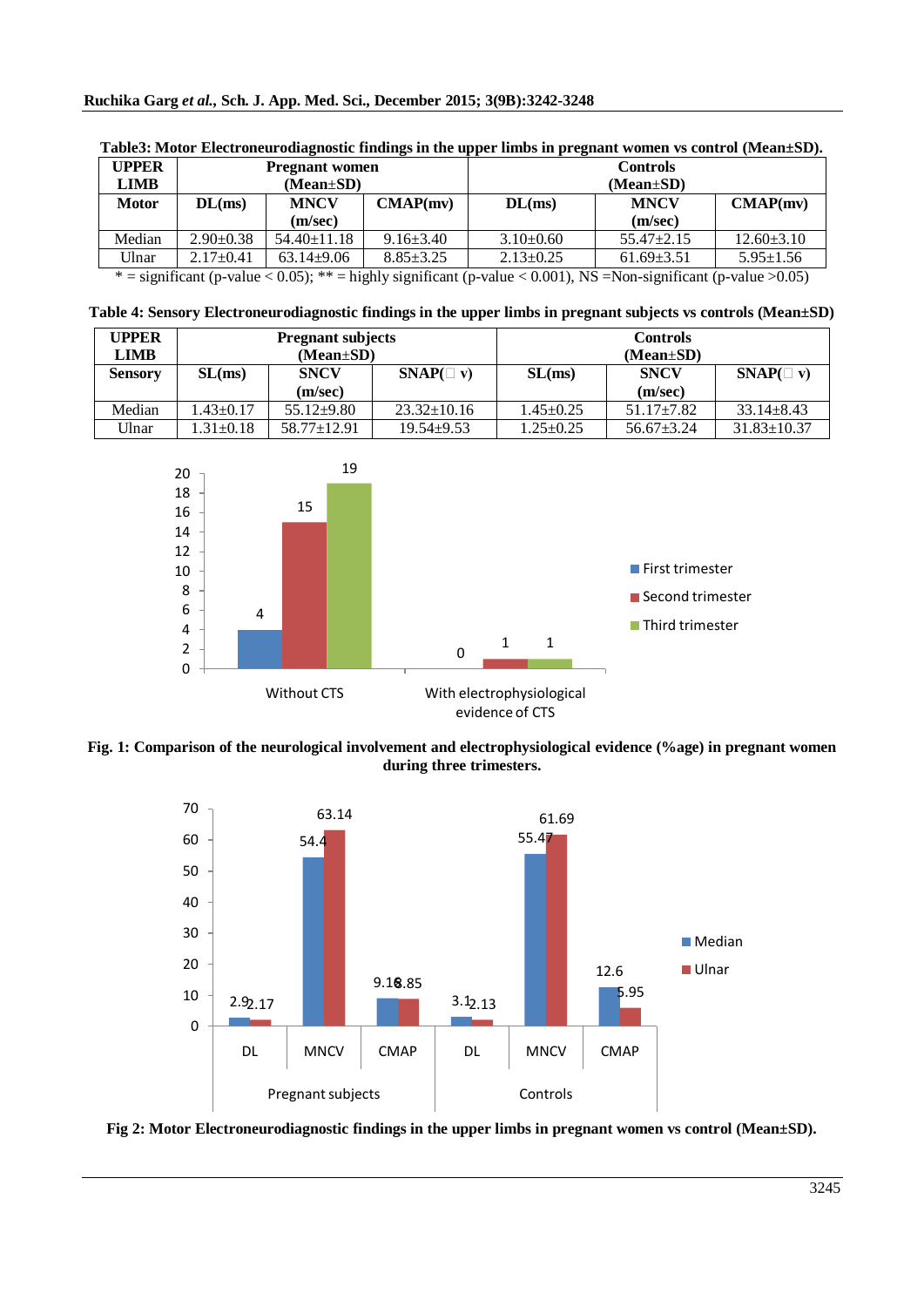# **DISCUSSION:**

The symptoms of CTS are frequent in pregnancy but not all the cases have definite diagnosis. The prevalence of CTS is reported differently in different studies. The common trimester of involvement is third trimester found in different studies. Median nerve function is impaired most frequently during the third trimester and even in asymptomatic pregnant women [4].

In a study conducted by Bahrami *et al.;* [2], prevalence of CTS was reported 17% in women and it was bilateral in 41 % [15]. In a study conducted by Shaafi *et al.*; [3], ninety pregnant women (50%) asymptomatic and 50% with symptoms of CTS) were examined for CTS clinically or electro physiologically and CTS was confirmed in fifteen women (16.6%). In eleven patients (73%), the median nerve was bilaterally involved. Seror studied fifty- two pregnant women with symptoms of carpal tunnel syndrome (CTS) with less duration, clinically as well as electro physiologically. His study revealed a higher incidence of persistent, painful diurnal symptoms. In pregnancy-related CTS (PRCTS). Nerve conduction studies demonstrated median nerve motor and sensory conduction blocks at the wrist in twenty women [12]. Median nerve distal latency was more prolonged in pregnant women compared with non-pregnant controls especially in women with symptoms of CTS than in asymptomatic women [13]. Out of all one hundred pregnant women examined in a study, 42% were asymptomatic and nineteen (19%) had CTS electro neuro diagnostically, with only nine (47.5%) had bilateral involvement. The prevalence in the first, second, and third trimesters were 11%, 26%, and 63%, respectively [14]. Baumann *et al.;* studied sixty-nine pregnant women in the third trimester electro physiologically. Eight (11%) were diagnosed as cases of CTS [15]. There was found significant prolongation of median sensory nerve latencies with reduction in amplitudes of sensory nerve action potential in the pregnant women as compared with the control group.

In our study, the aim was to find out the prevalence of sub-clinical CTS in asymptomatic pregnant women, forty five asymptomatic pregnant women were taken after they fulfilled the inclusion and exclusion criteria. Their mean age at the time of presentation was 26.68± 2.34yrs and weight gain was 11.8+/- 5.1 kg. Equal numbers of age matched nonpregnant women were taken as controls and their mean age was  $23.36 \pm 1.46$ yrs. Most of pregnant women were housewives and according to gravidity distribution, 10(22.3%), 18(40%) and 17(37.73%) had their first, second, and third or more pregnancy, respectively;

On the detailed history, all the pregnant women were asymptomatic at the time of presentation to Obstetrics OPD. None had muscle weakness, marked muscle fatigability, stiffness, cramps and sensory complaints such as pain, parasthesias such as tingling and numbness in the upper limbs. On local neurological examination, there was observed normal muscle strengths in all the muscle groups studied. Their hands were also tested for sensations such as touch, pinprick and/or two-point discrimination. All the pregnant women were found to have normal sensations. Tinel sign and phalen tests were performed in all the subjects and there were found no abnormality in these test results.

Table 1 and fig.1. shows the comparison of the neurological involvement in pregnant women (%age) during three trimesters. It showed the number of pregnant women with electro neuro diagnostic evidence which is similar in second and third trimesters, thus showing no statistical significance.

In table 2 The mean  $\pm SD$  values of anthropometric measurements eg.. Age, height, weight and BMI in pregnant women and control groups were compared and did not show any statistical significance.

In table 3 and table 4, are shown the motor and sensory electro neuro diagnostic findings (Mean±SD) of nerves in upper limbs in pregnant women respectively and are compared to controls. According to table 3 and fig.2., in pregnant women the values of the median motor nerve conduction parameters (Mean±SD), DL was found to be 2.90±0.38 msec, MNCV was 54.40±11.18 m/sec and CMAPA was 9.16±3.40 mv as compared to median motor nerve conduction values (Mean±SD) in non-pregnant women taken as controls, where DL was found to be  $3.10\pm0.60$ , msec, MNCV was 55.47±2.15m/sec and CMAPA was 12.60±3.10 mv .These showed no statistical significance (p>0.05).

In case of the median sensory nerve conduction values (Mean±SD) in pregnant women as compared to) nerve conduction values (Mean±SD in controls, SL was found to be 1.43±0.17 msec vs 1.45±0.25 msec, SNCV was 55.12±9.80 m/sec vs 51.17 $\pm$ 7.82 m/sec and SNAPA was 23.32 $\pm$ 10.16  $\Box$  v vs  $33.14 \pm 8.43$   $\Box$  v thus showed no statistical significance (p>0.05).

In our study, two asymptomatic pregnant women were found to have abnormal median nerve electro neuro diagnostic tests only in the dominant (right) hands and they were found to be normal on clinical and local neurological examination. The tests in these women showed prolonged DL at wrist >4.4msec with failure of median motor nerve conduction distally at the elbow with decreased amplitude of action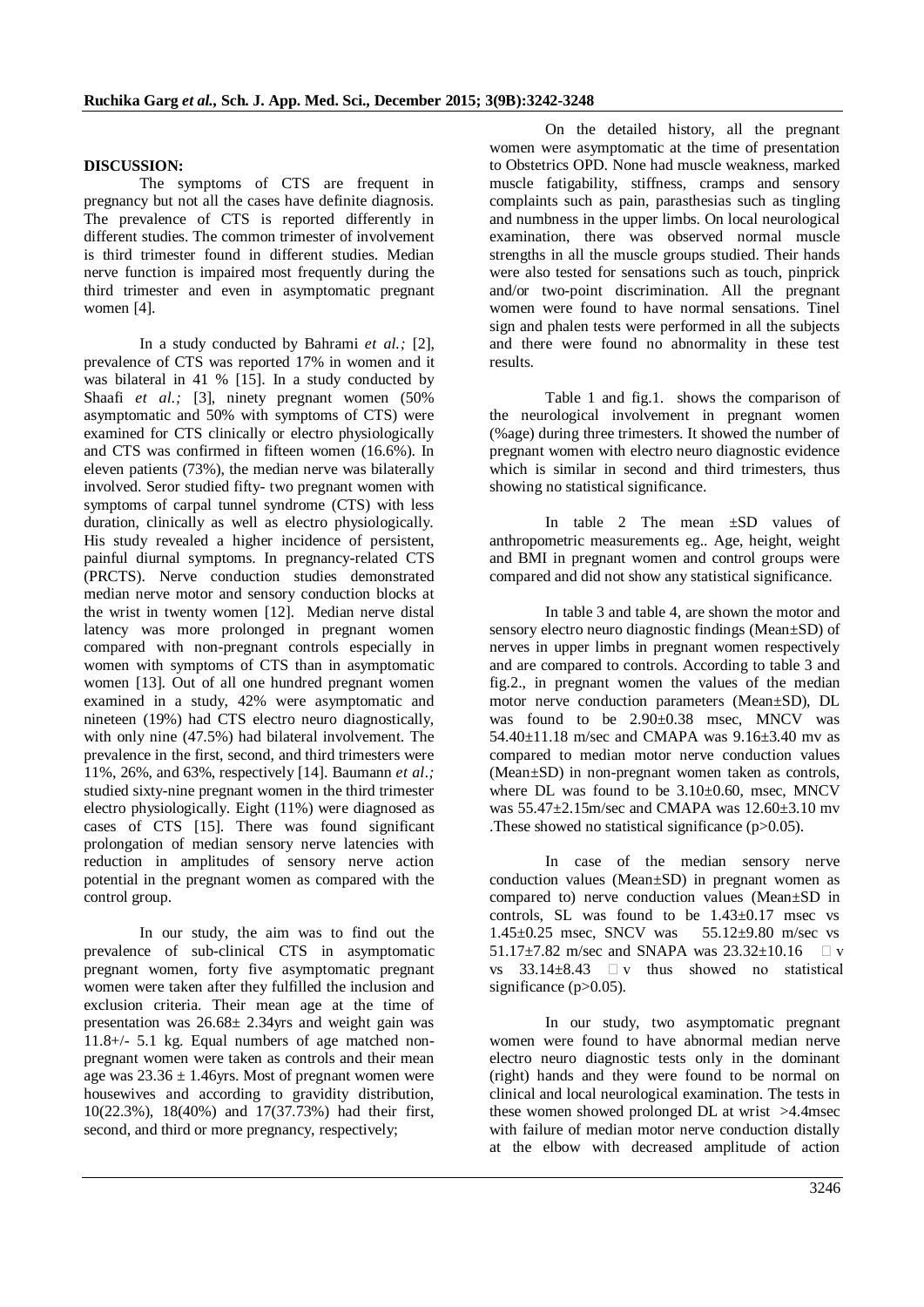potential(CMAPA).Theirs sensory nerve conduction was also delayed with prolongation of SL and decreased SNAPA values. On comparison with ulnar nerve conduction values, the median motor and sensory nerve conduction values were found to be abnormal. Thus, two out of forty five (4.44%) pregnant women studied were electro physiologically diagnosed as unilateral CTS but this turns out to be statistically non-significant results for our study (p>0.05).

In case of ulnar nerve electro neuro diagnostic studies, both motor and sensory nerve conduction values were compared in both the groups. These findings also showed no statistical significant difference (p>0.05). Ulnar nerve electro neuro diagnostic studies are done along with as required for exclusion of CTS.

The results of median nerve conduction in our study were statistically insignificant and different from those of other studies done so far in the pregnant women [3, 12, 13, 14, 15]. Also the ulnar motor and sensory conduction studies values showed no statistically significant difference, the results are consistent as found in other studies [12, 13, 15]. The variations in the results could be due to the reason that in our study, preferably only asymptomatic pregnant women were taken for electro neuro diagnostic examination. The pregnant women complaining of neurological symptoms were excluded from the study.

{\*An interesting case of 25-year-old woman with 39 weeks 2 days of pregnancy and multigravida (experiencing her second pregnancy) presented to OPD for routine ante-natal follow up and had neurological symptoms such as pain in right hand only since 29 weeks of gestation. On taking the history, woman had frequent and severe pains in right hand, more pronounced at night tending to disturb the sleep. No history of such complaint was present in first pregnancy. The local neurological examination results were abnormal. The electro neuro diagnostic studies were performed as she presented to physiology department. The median motor as well as sensory nerve conduction in her right hand was abnormal, with DL at wrist was 5.67msec (normal: DL<4.4msec) and MNCV could not be recorded as there was no conduction at elbow.SL at wrist was 2.15 msec with SNCV 37.21m/sec and SNAPA 10.34 mcv. On left side, the results of motor and sensory nerve conduction of both the nerves were normal. Thus, she was diagnosed to be case of unilateral CTS. She delivered after 5 days and experienced symptomatic improvement following her delivery.}

# **CONCLUSIONS:**

Median nerve compression leading to a type of neuropathy called 'Carpal tunnel syndrome' occurs frequently in pregnancy even in asymptomatic women. The prevalence of CTS in our study was observed to be 4.44%, less as compared with other studies as only asymptomatic pregnant women were taken for the study. We conclude by saying that the electro neuro diagnostic studies need to be done in pregnant women even if they are asymptomatic to find out the prevalence and make a definite diagnosis of CTS.

### **RECOMMENDATIONS:**

We suggest more extensive research work in the same field in a large population in the future.

#### **ACKNOWLEDGEMENT:**

We thank Mrs Neetu Swain & Mr Inderpreet Singh Arora for their contributory work towards the statistical analysis & Mr Vikas Chander, Biomedical engineer of our Institute.

#### **REFERENCES**:

- 1. [Klein A;](http://www.ncbi.nlm.nih.gov/pubmed?term=Klein%20A%5BAuthor%5D&cauthor=true&cauthor_uid=23563878) Peripheral nerve disease in pregnancy. [Clin Obstet Gynecol.](http://www.ncbi.nlm.nih.gov/pubmed/23563878) 2013 Jun; 56(2):382-8.
- 2. Bahrami MH, Rayegani SM, Fereidouni M, Baghbani M; Prevalence and severity of carpal tunnel syndrome during pregnancy. Electromyogr Clin Neurophysiol, 2005; 45(2): 123-5.
- 3. Shaafi Sh, Naimian Sh, Iromlou H, Sayyah Melli M; Prevalence and Severity of Carpal Tunnel Syndrome (CTS) During Pregnancy Based on Electerophysiologic Studies. Shiraz E-Medical Journal 2006; 7(3).
- 4. Ablove  $RH^1$ , [Ablove TS;](http://www.ncbi.nlm.nih.gov/pubmed?term=Ablove%20TS%5BAuthor%5D&cauthor=true&cauthor_uid=19753825) Prevalence of carpal tunnel syndrome in pregnant women. [WMJ.](http://www.ncbi.nlm.nih.gov/pubmed/19753825) 2009; 108(4):194-6.
- 5. Seror P; Carpal tunnel syndrome in pregnancy .J Gynecol Obstet Biol Reprod, 1997; 26(2): 148-53.
- 6. [Kohara N;](http://www.ncbi.nlm.nih.gov/pubmed?term=Kohara%20N%5BAuthor%5D&cauthor=true&cauthor_uid=18044199) Clinical and electrophysiological findings in carpal tunnel syndrome. [Brain](file:///C:\Users\Dell%20Pc\Desktop\NCV\CTS2.html)  [Nerve.](file:///C:\Users\Dell%20Pc\Desktop\NCV\CTS2.html) 2007; 59(11):1229-38.
- 7. Yazdanpanah P, [Aramesh](http://www.ncbi.nlm.nih.gov/pubmed/?term=Aramesh%20S%5Bauth%5D) S, [Mousavizadeh](http://www.ncbi.nlm.nih.gov/pubmed/?term=Mousavizadeh%20A%5Bauth%5D) A, [Ghaffari](http://www.ncbi.nlm.nih.gov/pubmed/?term=Ghaffari%20P%5Bauth%5D) P, [Khosravi](http://www.ncbi.nlm.nih.gov/pubmed/?term=Khosravi%20Z%5Bauth%5D) Z, [Khademi](http://www.ncbi.nlm.nih.gov/pubmed/?term=Khademi%20A%5Bauth%5D) A; . Prevalence and Severity of Carpal Tunnel Syndrome in Women. Iran J Public Health. 2012; 41(2): 105–110.
- 8. Marsh M**;** The Nervous System in Pregnancy.Glob.Libr.Women's Med Nov.2008; (ISSN: 1756-2228) 2008; DOI 10.3843/GLOWM.10166
- 9. Preton DC, Shapiro BE; Electromyography and neuromuscular disorders, 1st ed.Butterworth-Heinmann, USA, 231-255.
- 10. [Werner RA,](http://www.ncbi.nlm.nih.gov/pubmed?term=Werner%20RA%5BAuthor%5D&cauthor=true&cauthor_uid=12169318) [Andary M;](http://www.ncbi.nlm.nih.gov/pubmed?term=Andary%20M%5BAuthor%5D&cauthor=true&cauthor_uid=12169318) Carpal tunnel syndrome: pathophysiology and clinical neurophysiology. [Clin Neurophysiol.](file:///C:\Users\Dell%20Pc\Desktop\NCV\CTS%203.html) 2002; 113(9):1373-81.